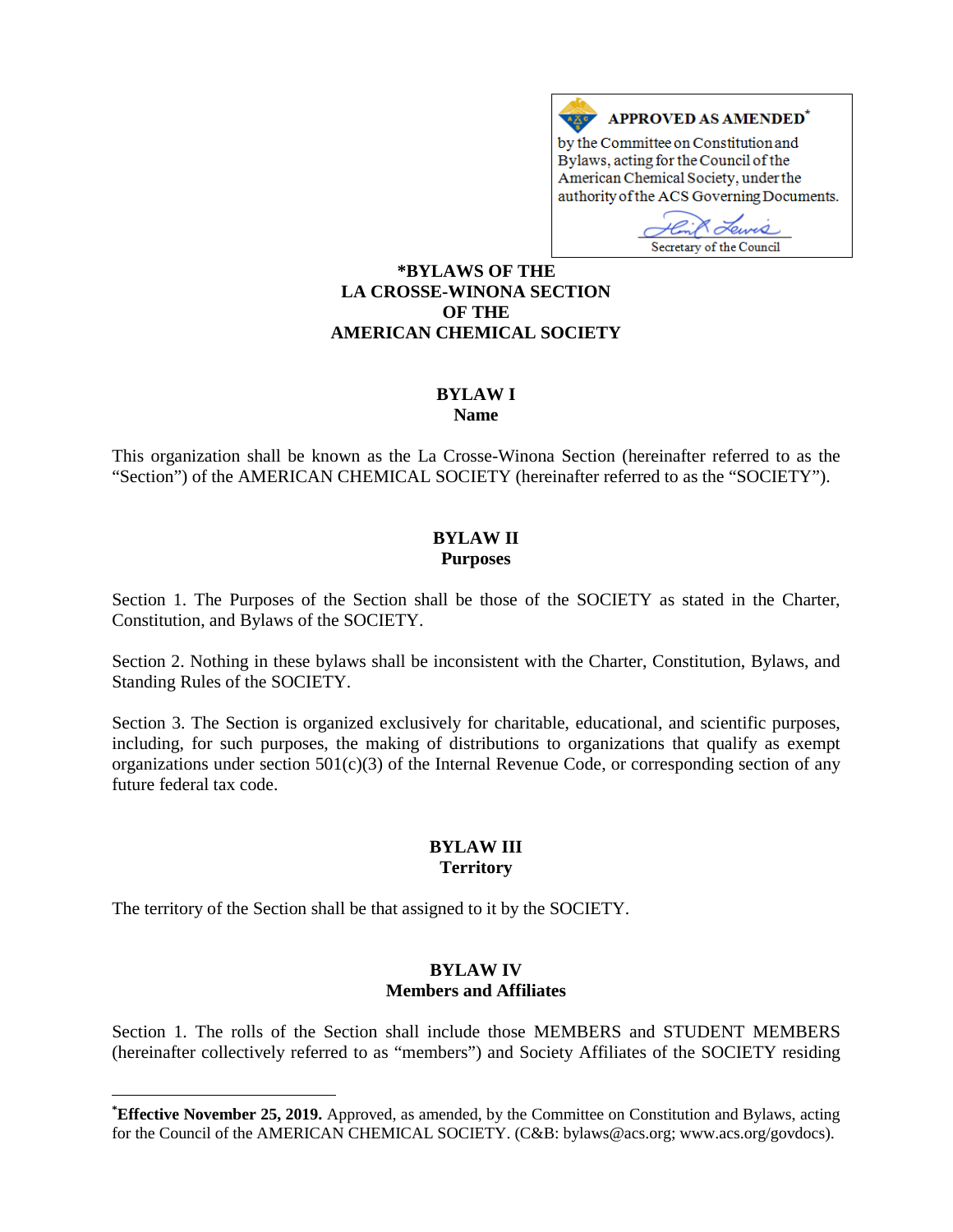within the territory of the Section provided that any exceptions to this rule shall be made in conformity with the Constitution, Bylaws, and Standing Rules of the SOCIETY.

Section 2. STUDENT MEMBERS shall be entitled to all privileges of membership except that of holding an elective position of the SOCIETY and of the Section. A STUDENT MEMBER may not serve as a Councilor, Alternate Councilor, or the Temporary Substitute Councilor, and may not hold an elective position of the Section as noted elsewhere in these bylaws or be appointed as a committee chair.

Section 3. The Section may have Local Section Affiliates as authorized in the Standing Rules of the SOCIETY. A Local Section Affiliate shall retain affiliate status only so long as payment is made of Local Section Affiliate dues of not less than two dollars (\$2.00) per annum. A Local Section Affiliate may not (1) hold an elective position, (2) vote for an elective position, (3) vote on Articles of Incorporation and bylaws, (4) vote for the Councilor(s) or Alternate Councilor(s), or (5) serve as a voting member of the Executive Committee, or (6) be appointed as a committee chair.

Section 4. Society Affiliates may be assessed dues in the amount specified by the Executive Committee. A Society Affiliate may not (1) hold an elective position, (2) vote for an elective position, (3) vote on Articles of Incorporation and bylaws of the Section, (4) vote for the Councilor(s) or Alternate Councilor(s), (5) serve as a voting member of the Executive Committee, or (6) be appointed as a committee chair.

Section 5. Members and affiliates, which includes Society Affiliates and Local Section Affiliates, shall have such rights and privileges as accorded to them by the Bylaws and Standing Rules of the SOCIETY and these bylaws.

#### **BYLAW V**

#### **Officers, Executive Committee, and Councilor(s)**

Section 1. The officers of the Section shall be MEMBERS of the SOCIETY and the Section and shall consist of the Chair, Chair-Elect, Secretary, Treasurer, Councilor(s), and Alternate Councilor(s). The Secretary and Treasurer positions may be held by the same person.

Section 2. The Executive Committee shall be the governing body of the Section and as such shall have full power to conduct, manage, and direct the business and affairs of the Section in accordance with the Constitution, Bylaws, and Standing Rules of the SOCIETY and these bylaws. The Executive Committee shall consist of the officers of the Section and as nonvoting members, the Immediate Past Chair and the chairs of the standing committees.

Section 3. The Chair and Chair-Elect shall serve for a term of one year beginning on January 1 or until their successors are elected. At the end of the Chair-Elect's term of office, the Chair-Elect shall succeed to the office of Chair. The Secretary and Treasurer shall serve for a term of one year beginning on January 1 or until their successors are elected. With the exception of the Chair and Chair-Elect, the incumbent of any position is eligible for reelection. At the end of the Chair's term, the Chair is eligible to be a candidate for any elected position.

Section 4. The duties of the officers, except not the Councilor(s) and Alternate Councilor(s) for which these are noted below, shall be such as usually pertain to their offices, together with those required by these bylaws and by the Bylaws and Standing Rules of the SOCIETY, and such other duties as may be assigned to them from time to time by the Executive Committee.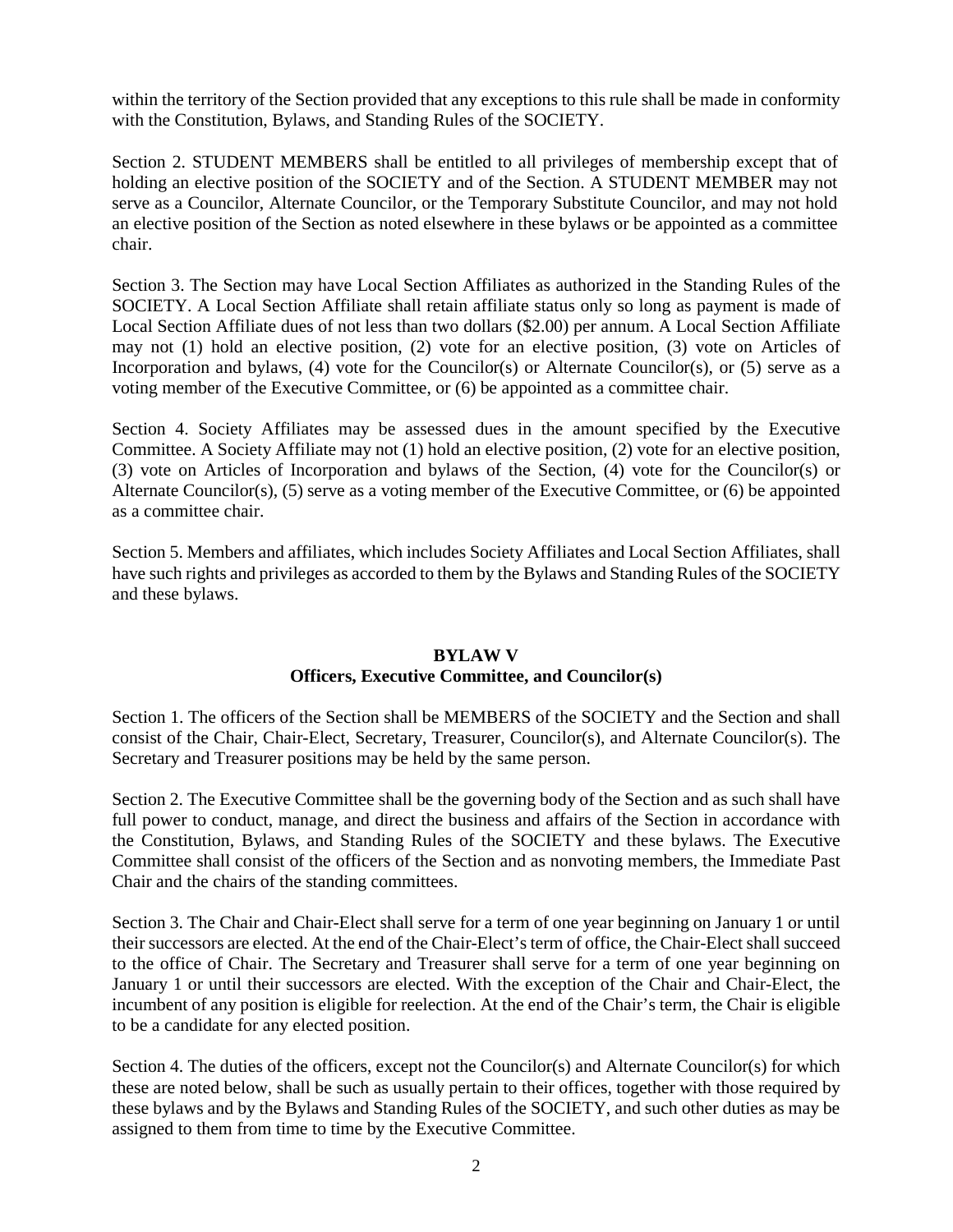- a. The duties of the Chair shall be to preside at meetings of the Executive Committee, to carry into effect the decisions and recommendations of that Committee, to preside at meetings of the Section to conduct governance business, to appoint, with the approval of the Executive Committee, all committee chairs and committee members except as stated elsewhere in these bylaws, and to carry out the duties required by the Standing Rules of the SOCIETY.
- b. The duties of the Chair-Elect shall be to assist the Chair with the direction and management of the Section. In the absence of the Chair, the duties of the office shall devolve upon the Chair-Elect.
- c. The duties of the Secretary shall be to keep a record of the minutes of the meetings of the Section and of the Executive Committee, to maintain a list of members and affiliates, to send to members and affiliates such notices as the business of the Section may require, to submit a report to the Section at its annual meeting, and to carry out the duties required by the Bylaws and Standing Rules of the SOCIETY and elsewhere in these bylaws. The Secretary shall preside over meetings in the absence of both the Chair and Chair-Elect.
- d. The Treasurer shall have charge of the funds of the Section, keep an accurate record of all receipts and disbursements, receive dues, and make those disbursements approved by the Executive Committee. The Treasurer shall render an account of all transactions and of the financial condition of the Section to the Executive Committee at times set by the Committee and shall submit such reports as are required by the Standing Rules of the SOCIETY.

#### Section 5. Vacancies

- a. In the event of a vacancy in the office of Chair, the Chair-Elect shall assume the duties of Chair for the remainder of the term. In such case, the Chair-Elect moving into the position of Chair shall also hold that position during the normal term as Chair as part of the leadership transition.
- b. All other vacancies, except for Councilor(s) and Alternate Councilor(s), shall be filled by majority vote of the Executive Committee through interim appointment for the period up to the next annual election. At that time, the procedures for election as outlined in the bylaws of the Section shall be followed.
- c. An interim appointee to the vacated office of Chair-Elect shall not automatically succeed to the office of Chair. At the next election, both a Chair and a Chair-Elect shall be elected.

Section 6. Councilor(s), Alternate Councilor(s), and Temporary Substitute Councilor

- a. The Section shall have Councilor(s) and Alternate Councilor(s) as provided in the Constitution, Bylaws, and Standing Rules of the SOCIETY. The Section's Councilor(s) and Alternate Councilor(s) shall carry out those duties assigned to them by the Bylaws, and Standing Rules of the SOCIETY. In particular, the Councilor(s) (or Alternate Councilor(s) or Temporary Substitute Councilor if so designated to serve in place of the Councilor for a particular meeting), shall attend meetings of the Council of the SOCIETY and represent the Section at such meetings.
- b. Councilor(s) and Alternate Councilor(s) shall be elected by ballot from among the MEMBERS for three-year terms beginning January 1. Reelection is permissible. Councilor(s) shall be elected in separate years, whenever possible, to provide for a rotation of terms in accordance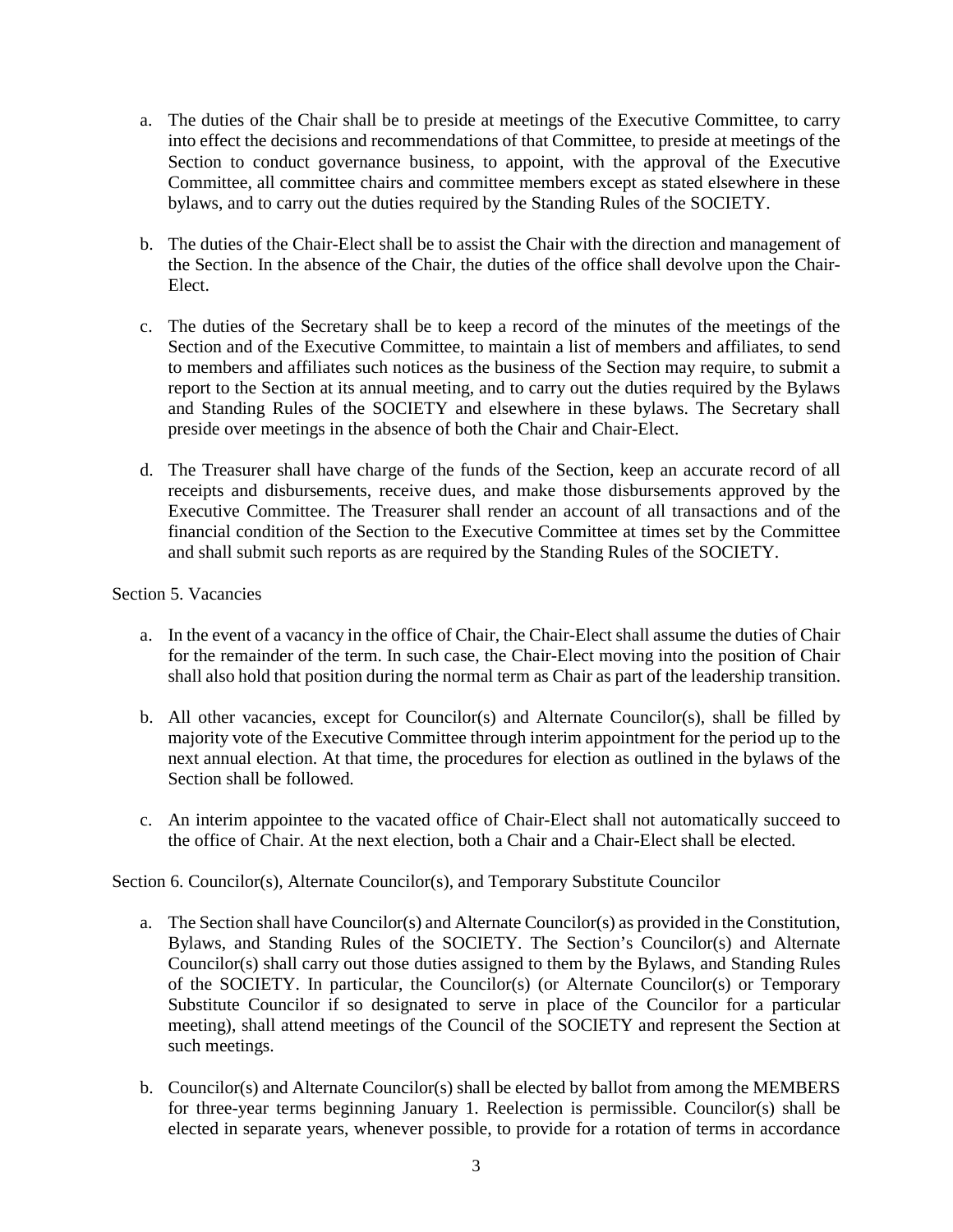with the Standing Rules of the SOCIETY. A partial term of one or two years shall be used whenever necessary to establish or to restore rotation of three-year terms provided that the Councilor or Alternate Councilor agree to the partial term before the election.

- c. In the event that a Councilor is unable to attend a specified meeting of the Council of the SOCIETY, the Chair of the Section shall appoint one of the Alternate Councilor(s) to serve as Councilor at the specified meeting. Such appointment of an Alternate Councilor shall be for only one meeting.
- d. If every Councilor and Alternate Councilor of the Section will be absent from a Council meeting, thus leaving the Section without representation at such meeting, the Executive Committee may designate one MEMBER of the Section as a Temporary Substitute Councilor in accordance with the Standing Rules of the SOCIETY.
- e. The Executive Committee shall designate one or more Councilor(s) to be disqualified under provisions of the SOCIETY's Standing Rules for reallocation of Councilor(s) among the Sections.
- f. Any vacancy in the position of Councilor or Alternate Councilor shall be filled for the remainder of the unexpired term at the time of the next annual election. The vacancy may be filled until the next annual election by appointment by the Executive Committee.

#### **BYLAW VI Manner of Election**

Section 1. The election of officers shall be conducted either by a ballot distributed to the members of the Section in accordance with the Bylaws and Standing Rules of the SOCIETY and these bylaws, or at a regular meeting of the Section provided there is a quorum present as described elsewhere in these bylaws. Councilor(s) and Alternate Councilor(s) shall be elected by a ballot distributed to all members of the Section. Local Section Affiliates and Society Affiliates may not vote for any elective position(s) of the Section and may not vote for Councilor(s) and Alternate Councilor(s).

Section 2. In October of each year, the Nomination Committee shall report to the membership its nominations for each office to be filled. Prior to November 1, any member of the Section may, in writing or from the floor at a meeting to conduct governance business, nominate additional candidates for office, provided that the candidates are MEMBERS of the Section, as required elsewhere in these bylaws, if the nomination is seconded by another member. Nominations so made shall be equally valid as those from the Nomination Committee. All candidates nominated shall have indicated willingness to serve if elected.

Section 3. When a ballot is used, the candidates for each office and for Councilor(s)/Alternate Councilor(s) shall be listed in alphabetical order on a ballot to be distributed by November 1, only to eligible voters as noted above except that affiliates may not vote for Councilor(s)/Alternate Councilor(s). The ballot shall provide for a write-in candidate for each position to be filled. A paper ballot shall be provided to any eligible voter who requests it.

Section 4. The ballots shall be tabulated and validated not later than November 15. The candidate for each position receiving the largest number of votes shall be declared elected. In case of a tie vote for any position, the Executive Committee, by ballot, shall elect from among the candidates who share the tie vote; the candidate receiving the largest number of votes shall be declared elected.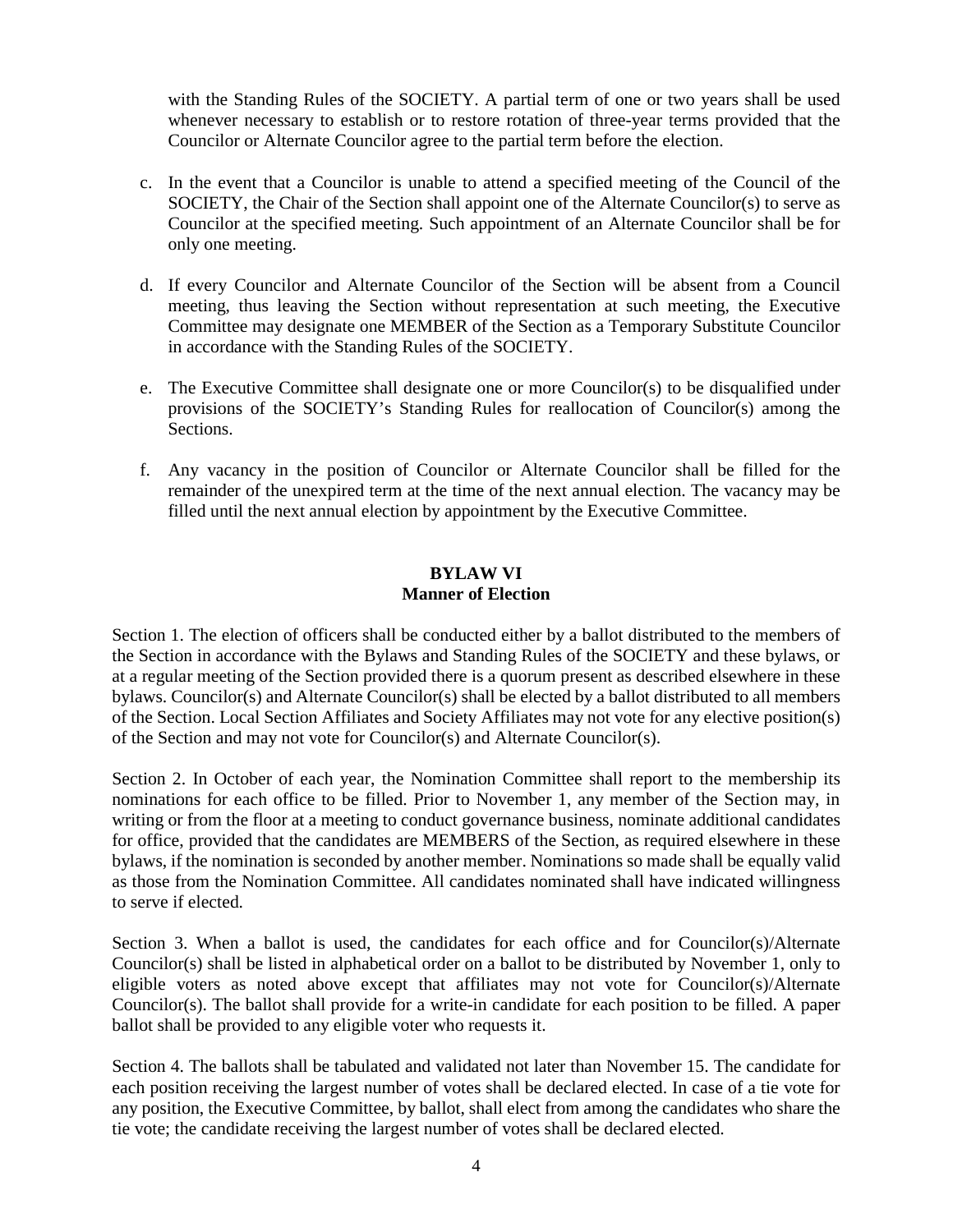Section 5. The results shall be announced by the Section Chair or his or her designee as soon as possible after the election and published in the Section's newsletter or on the Section's website soon thereafter. The results shall be certified to the Executive Director of the SOCIETY not later than December 1.

Section 6. In accordance with the SOCIETY's Standing Rules, balloting procedures should ensure fair balloting that is open to all eligible members, protection against fraudulent balloting, and the timely reporting and archiving of balloting results.

# **BYLAW VII Recall of Elected Officials**

Section 1. The elected officials of the Section (officers and elected Executive Committee members, except not Councilor(s) and Alternate Councilor(s)) are subject to recall for neglect of duties or conduct injurious to the SOCIETY. Recall procedures are not applicable to Councilor(s) and Alternate Councilor(s).

Section 2. The recall of an official shall be initiated when a signed petition, indicating in writing the specific charges and reasonable substantiating evidence, is submitted to the Chair from at least five members of the Section. In the event the Chair is the official in question, the Chair-Elect shall receive the petition and shall assume the duties of the Chair with respect to this issue until the issue is resolved.

Section 3. The Chair shall, without delay, determine that the petitioners are aware of the gravity of their actions and the procedures to be followed. The Chair shall seek an alternate resolution to the problem and a withdrawal of the petition at this time. In the absence of a resolution to the problem, the Chair shall notify the members of the Executive Committee and call a special meeting within thirty days.

- a. The Executive Committee shall promptly continue the recall process or dismiss the petition as ill-founded or find an alternative solution to the problem. The Chair shall promptly inform the petitioners and the official of the decision of the Executive Committee. If no contact with the official can be made after a reasonable effort, the Executive Committee may remove the official in question with a two-thirds (2/3) vote of the remaining members.
- b. If the proceedings continue:
	- (1) The Chair shall assign the duties of the official to another qualified member or MEMBER of the Section, as required elsewhere in these bylaws, until the issue is resolved.
	- (2) The official shall be offered an opportunity to answer the allegations in the petition before the Executive Committee. A certified letter shall be sent to the last known address on the official SOCIETY membership roll. Upon notification, the official shall have thirty days to make a written response to the allegations.
	- (3) The Executive Committee shall decide whether or not to proceed after studying the official's response. The Chair shall inform the official and the petitioners of the decision of the Executive Committee. If the Executive Committee decides that the proceedings shall continue, the official shall choose one of the following options:
		- (a) The official may resign.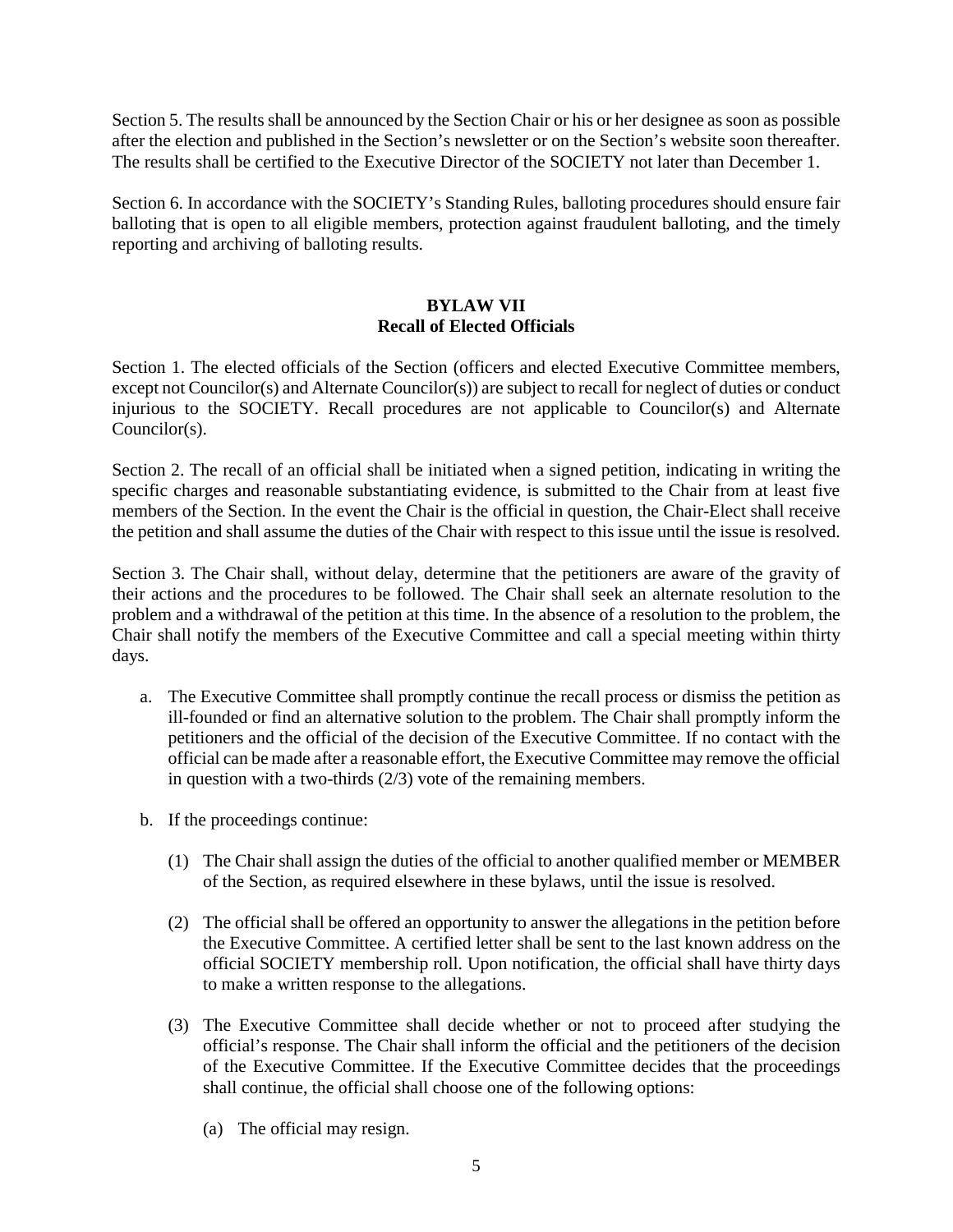- (b) The official may request a recall vote. Section members shall be informed, through brief written statements prepared by the Executive Committee and the official, of the issues involved with the recall vote. Both statements shall be distributed to the members with the ballot. A paper ballot shall be provided to any member who requests it. At least two-thirds (2/3) of the votes cast shall be required for the official to be removed from office. The membership shall be informed of the results of the recall vote.
- (c) The official may request a hearing and a recall vote by the remaining members of the Executive Committee. At least a two-thirds (2/3) vote of the remaining members of the Executive Committee shall be required to recall the official.
- (d) The official may choose not to respond and thus forfeit the position.

Section 4. The vacancy provisions of these bylaws shall be used to fill a vacancy caused by a recall process. The Executive Director of the SOCIETY shall be informed of the recall and the filling of the vacancy.

#### **BYLAW VIII Committees**

Section 1. The Executive Committee shall establish committees as necessary for the proper operation of the Section. All committee members shall be members or affiliates of the SOCIETY and the Section.

Section 2. The Section shall have the following standing committee: Nomination.

### **BYLAW IX Meetings**

Section 1. The Executive Committee shall designate the times and places of the Section's meetings as it finds necessary or desirable for the proper functioning of the Section. The Section shall hold at least one meeting annually to conduct governance business; however, this requirement may be modified by the Executive Committee.

Section 2. The Chair shall set the order of business for meetings of the Section to conduct governance business. The order of business may be suspended by a majority vote of the members present.

Section 3. The Section may hold special meetings to conduct governance business upon the written request of a majority of the Executive Committee or upon the written request of 10 members of the Section. To be valid, such request shall be received by the Secretary at least ten days before the date requested for the meeting and shall state the exact nature of the business to be transacted. No other business shall transpire at such meetings.

Section 4. Meetings of the Executive Committee and meetings of the Section to conduct governance business, with the approval of the Executive Committee, may be held by means of electronic communications technology that permits those in attendance to read or hear the proceedings substantially concurrently with their occurrence, to vote on matters submitted, to pose questions, and to make comments.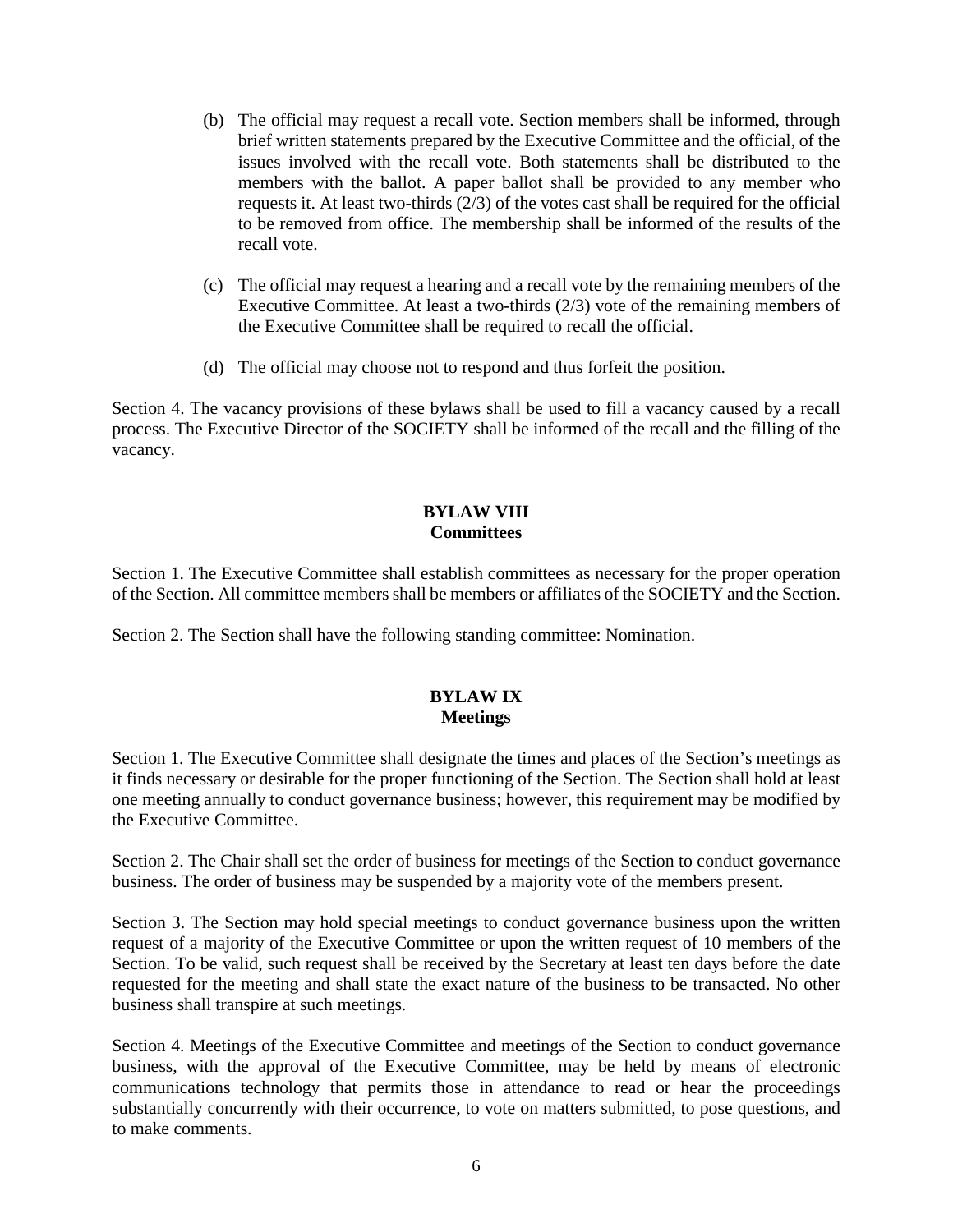Section 5. The Executive Committee shall meet upon due notice either at the call of the Chair or upon request of a majority of its members. A quorum for an Executive Committee meeting shall consist of a majority of the voting members of the Committee. In the absence of a quorum, called meetings of the Executive Committee shall adjourn to a specific date.

Section 6. Due notice of the Section's meetings, not including committee meetings, shall be sent to each member and affiliate of the Section. A quorum for the transaction of governance business at such a Section meeting shall consist of 10 members of the Section. No governance business shall be conducted in the absence of a quorum.

Section 7. The fee for registration at any special meeting shall be decided by the Executive Committee.

Section 8. The most recent edition of *Robert's Rules of Order Newly Revised* shall be the parliamentary authority for all matters not covered in these bylaws or in the SOCIETY's documents.

# **BYLAW X Finances**

Section 1.

- a. Members of the Section may be assessed voluntary Local Section dues in an amount set by the Executive Committee. The Executive Committee shall have the option to waive or discount dues for STUDENT MEMBERS and for others as provided in the SOCIETY's Standing Rules for waived or discounted dues.
- b. Society Affiliates may be assessed annual dues in an amount set by the Executive Committee.
- c. The annual dues of Local Section Affiliates shall be determined by the Executive Committee in accordance with the Standing Rules of the SOCIETY, and as mentioned elsewhere in these bylaws.

Section 2. The Section may raise or collect funds to be expended for local purposes and may have the entire management and control of such funds insofar as such management and control shall not conflict with any provision of these bylaws or with the Bylaws or Standing Rules of the SOCIETY.

Section 3. The Section may receive donations or bequests made to it and may expend or invest the same on behalf of the Section. Such expenditures or investments shall be made by the Treasurer of the Section upon authorization by the Executive Committee.

Section 4. An annual audit of the books of the Treasurer and of any other transactions regarding the Section's funds shall be conducted by two or more disinterested members or individuals, appointed by the Executive Committee. The audit report shall be submitted to the Executive Committee by January 31.

#### **BYLAW XII Amendments**

Section 1. A petition to amend the bylaws may be initiated by the Executive Committee or by a petition signed by at least 10 members of the Section. If the proposed amendment is approved by the Executive